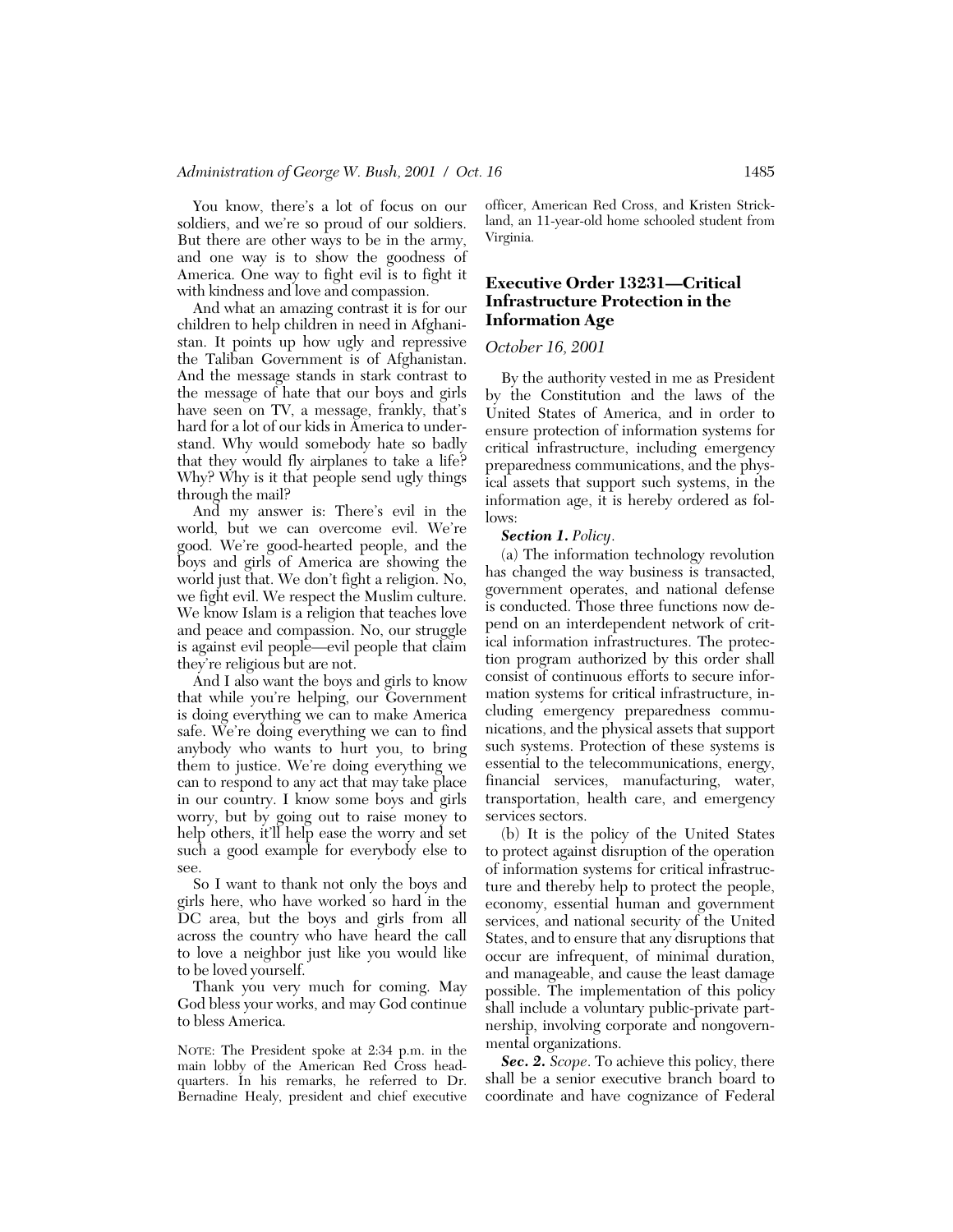efforts and programs that relate to protection of information systems and involve:

(a) cooperation with and protection of private sector critical infrastructure, State and local governments' critical infrastructure, and supporting programs in corporate and academic organizations;

(b) protection of Federal departments' and agencies' critical infrastructure; and

(c) related national security programs.

*Sec. 3. Establishment*. I hereby establish the ''President's Critical Infrastructure Protection Board'' (the ''Board'').

*Sec. 4. Continuing Authorities*. This order does not alter the existing authorities or roles of United States Government departments and agencies. Authorities set forth in 44 U.S.C. Chapter 35, and other applicable law, provide senior officials with responsibility for the security of Federal Government information systems.

(a) *Executive Branch Information Systems Security*. The Director of the Office of Management and Budget (OMB) has the responsibility to develop and oversee the implementation of government-wide policies, principles, standards, and guidelines for the security of information systems that support the executive branch departments and agencies, except those noted in section 4(b) of this order. The Director of OMB shall advise the President and the appropriate department or agency head when there is a critical deficiency in the security practices within the purview of this section in an executive branch department or agency. The Board shall assist and support the Director of OMB in this function and shall be reasonably cognizant of programs related to security of department and agency information systems.

(b) *National Security Information Systems*. The Secretary of Defense and the Director of Central Intelligence (DCI) shall have responsibility to oversee, develop, and ensure implementation of policies, principles, standards, and guidelines for the security of information systems that support the operations under their respective control. In consultation with the Assistant to the President for National Security Affairs and the affected departments and agencies, the Secretary of Defense and the DCI shall develop policies,

principles, standards, and guidelines for the security of national security information systems that support the operations of other executive branch departments and agencies with national security information.

(i) Policies, principles, standards, and guidelines developed under this subsection may require more stringent protection than those developed in accordance with subsection 4(a) of this order.

(ii) The Assistant to the President for National Security Affairs shall advise the President and the appropriate department or agency head when there is a critical deficiency in the security practices of a department or agency within the purview of this section. The Board, or one of its standing or ad hoc committees, shall be reasonably cognizant of programs to provide security and continuity to national security information systems.

(c) *Additional Responsibilities: The Heads of Executive Branch Departments and Agencies*. The heads of executive branch departments and agencies are responsible and accountable for providing and maintaining adequate levels of security for information systems, including emergency preparedness communications systems, for programs under their control. Heads of such departments and agencies shall ensure the development and, within available appropriations, funding of programs that adequately address these mission areas. Cost-effective security shall be built into and made an integral part of government information systems, especially those critical systems that support the national security and other essential government programs. Additionally, security should enable, and not unnecessarily impede, department and agency business operations.

*Sec. 5. Board Responsibilities*. Consistent with the responsibilities noted in section 4 of this order, the Board shall recommend policies and coordinate programs for protecting information systems for critical infrastructure, including emergency preparedness communications, and the physical assets that support such systems. Among its activities to implement these responsibilities, the Board shall: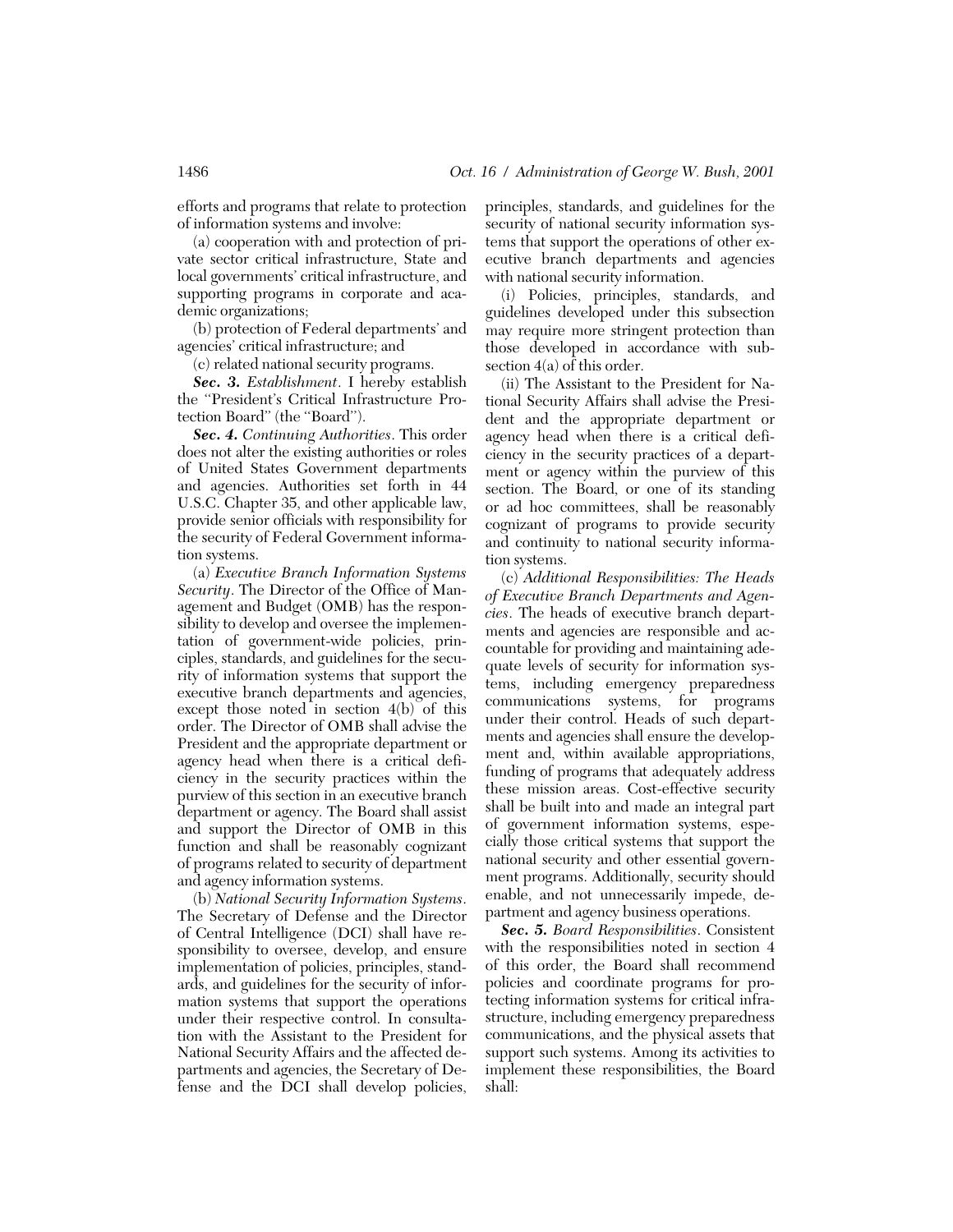(a) *Outreach to the Private Sector and State and Local Governments*. In consultation with affected executive branch departments and agencies, coordinate outreach to and consultation with the private sector, including corporations that own, operate, develop, and equip information, telecommunications, transportation, energy, water, health care, and financial services, on protection of information systems for critical infrastructure, including emergency preparedness communications, and the physical assets that support such systems; and coordinate outreach to State and local governments, as well as communities and representatives from academia and other relevant elements of society.

(i) When requested to do so, assist in the development of voluntary standards and best practices in a manner consistent with 15 U.S.C. Chapter 7;

(ii) Consult with potentially affected communities, including the legal, auditing, financial, and insurance communities, to the extent permitted by law, to determine areas of mutual concern; and

(iii) Coordinate the activities of senior liaison officers appointed by the Attorney General, the Secretaries of Energy, Commerce, Transportation, the Treasury, and Health and Human Services, and the Director of the Federal Emergency Management Agency for outreach on critical infrastructure protection issues with private sector organizations within the areas of concern to these departments and agencies. In these and other related functions, the Board shall work in coordination with the Critical Infrastructure Assurance Office (CIAO) and the National Institute of Standards and Technology of the Department of Commerce, the National Infrastructure Protection Center (NIPC), and the National Communications System (NCS).

(b) *Information Sharing*. Work with industry, State and local governments, and nongovernmental organizations to ensure that systems are created and well managed to share threat warning, analysis, and recovery information among government network operation centers, information sharing and analysis centers established on a voluntary basis by industry, and other related operations centers. In this and other related func-

tions, the Board shall work in coordination with the NCS, the Federal Computer Incident Response Center, the NIPC, and other departments and agencies, as appropriate.

(c) *Incident Coordination and Crisis Response.* Coordinate programs and policies for responding to information systems security incidents that threaten information systems for critical infrastructure, including emergency preparedness communications, and the physical assets that support such systems. In this function, the Department of Justice, through the NIPC and the Manager of the NCS and other departments and agencies, as appropriate, shall work in coordination with the Board.

(d) *Recruitment, Retention, and Training Executive Branch Security Professionals*. In consultation with executive branch departments and agencies, coordinate programs to ensure that government employees with responsibilities for protecting information systems for critical infrastructure, including emergency preparedness communications, and the physical assets that support such systems, are adequately trained and evaluated. In this function, the Office of Personnel Management shall work in coordination with the Board, as appropriate.

(e) *Research and Development*. Coordinate with the Director of the Office of Science and Technology Policy (OSTP) on a program of Federal Government research and development for protection of information systems for critical infrastructure, including emergency preparedness communications, and the physical assets that support such systems, and ensure coordination of government activities in this field with corporations, universities, Federally funded research centers, and national laboratories. In this function, the Board shall work in coordination with the National Science Foundation, the Defense Advanced Research Projects Agency, and with other departments and agencies, as appropriate.

(f) *Law Enforcement Coordination with National Security Components*. Promote programs against cyber crime and assist Federal law enforcement agencies in gaining necessary cooperation from executive branch departments and agencies. Support Federal law enforcement agencies' investigation of illegal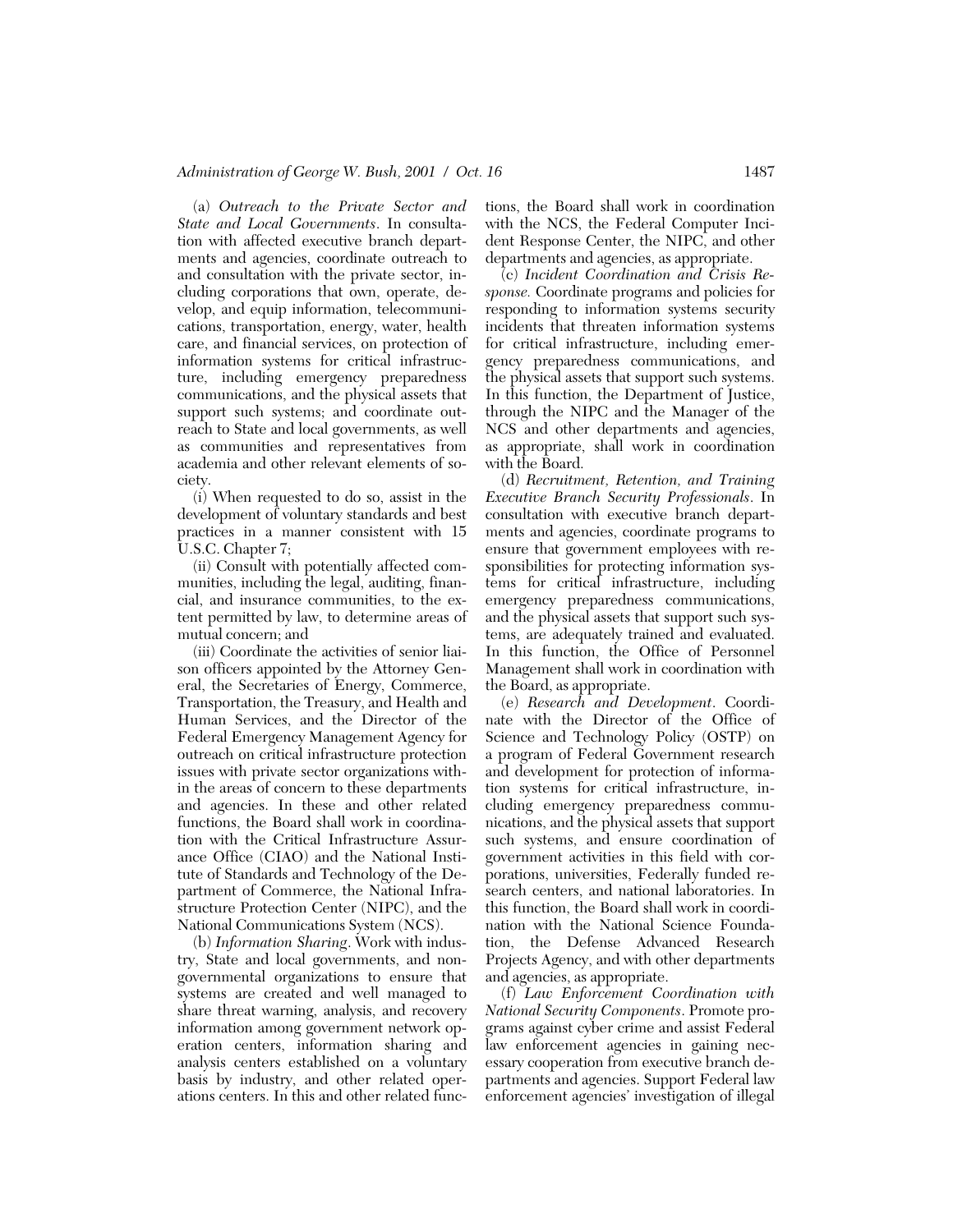activities involving information systems for critical infrastructure, including emergency preparedness communications, and the physical assets that support such systems, and support coordination by these agencies with other departments and agencies with responsibilities to defend the Nation's security. In this function, the Board shall work in coordination with the Department of Justice, through the NIPC, and the Department of the Treasury, through the Secret Service, and with other departments and agencies, as appropriate.

(g) *International Information Infrastructure Protection*. Support the Department of State's coordination of United States Government programs for international cooperation covering international information infrastructure protection issues.

(h) *Legislation*. In accordance with OMB circular A–19, advise departments and agencies, the Director of OMB, and the Assistant to the President for Legislative Affairs on legislation relating to protection of information systems for critical infrastructure, including emergency preparedness communications, and the physical assets that support such systems.

(i) *Coordination with Office of Homeland Security*. Carry out those functions relating to protection of and recovery from attacks against information systems for critical infrastructure, including emergency preparedness communications, that were assigned to the Office of Homeland Security by Executive Order 13228 of October 8, 2001. The Assistant to the President for Homeland Security, in coordination with the Assistant to the President for National Security Affairs, shall be responsible for defining the responsibilities of the Board in coordinating efforts to protect physical assets that support information systems.

*Sec. 6. Membership*. (a) Members of the Board shall be drawn from the executive branch departments, agencies, and offices listed below; in addition, concerned Federal departments and agencies may participate in the activities of appropriate committees of the Board. The Board shall be led by a Chair and Vice Chair, designated by the President. Its other members shall be the following senior officials or their designees:

(i) Secretary of State;

(ii) Secretary of the Treasury;

(iii) Secretary of Defense;

(iv) Attorney General;

(v) Secretary of Commerce;

(vi) Secretary of Health and Human Services;

(vii) Secretary of Transportation;

(viii) Secretary of Energy;

(ix) Director of Central Intelligence;

(x) Chairman of the Joint Chiefs of Staff;

(xi) Director of the Federal Emergency Management Agency;

(xii) Administrator of General Services;

(xiii) Director of the Office of Management and Budget;

(xiv) Director of the Office of Science and Technology Policy;

(xv) Chief of Staff to the Vice President; (xvi) Director of the National Economic Council;

(xvii) Assistant to the President for National Security Affairs;

(xviii) Assistant to the President for Homeland Security;

(xix) Chief of Staff to the President; and (xx) Such other executive branch officials

as the President may designate.

Members of the Board and their designees shall be full-time or permanent part-time officers or employees of the Federal Government.

(b) In addition, the following officials shall serve as members of the Board and shall form the Board's Coordination Committee:

(i) Director, Critical Infrastructure Assurance Office, Department of Commerce;

(ii) Manager, National Communications System;

(iii) Vice Chair, Chief Information Officers' (CIO) Council;

(iv) Information Assurance Director, National Security Agency;

(v) Deputy Director of Central Intelligence for Community Management; and

(vi) Director, National Infrastructure Protection Center, Federal Bureau of Investigation, Department of Justice.

(c) The Chairman of the Federal Communications Commission may appoint a representative to the Board.

*Sec. 7. Chair*. (a) The Chair also shall be the Special Advisor to the President for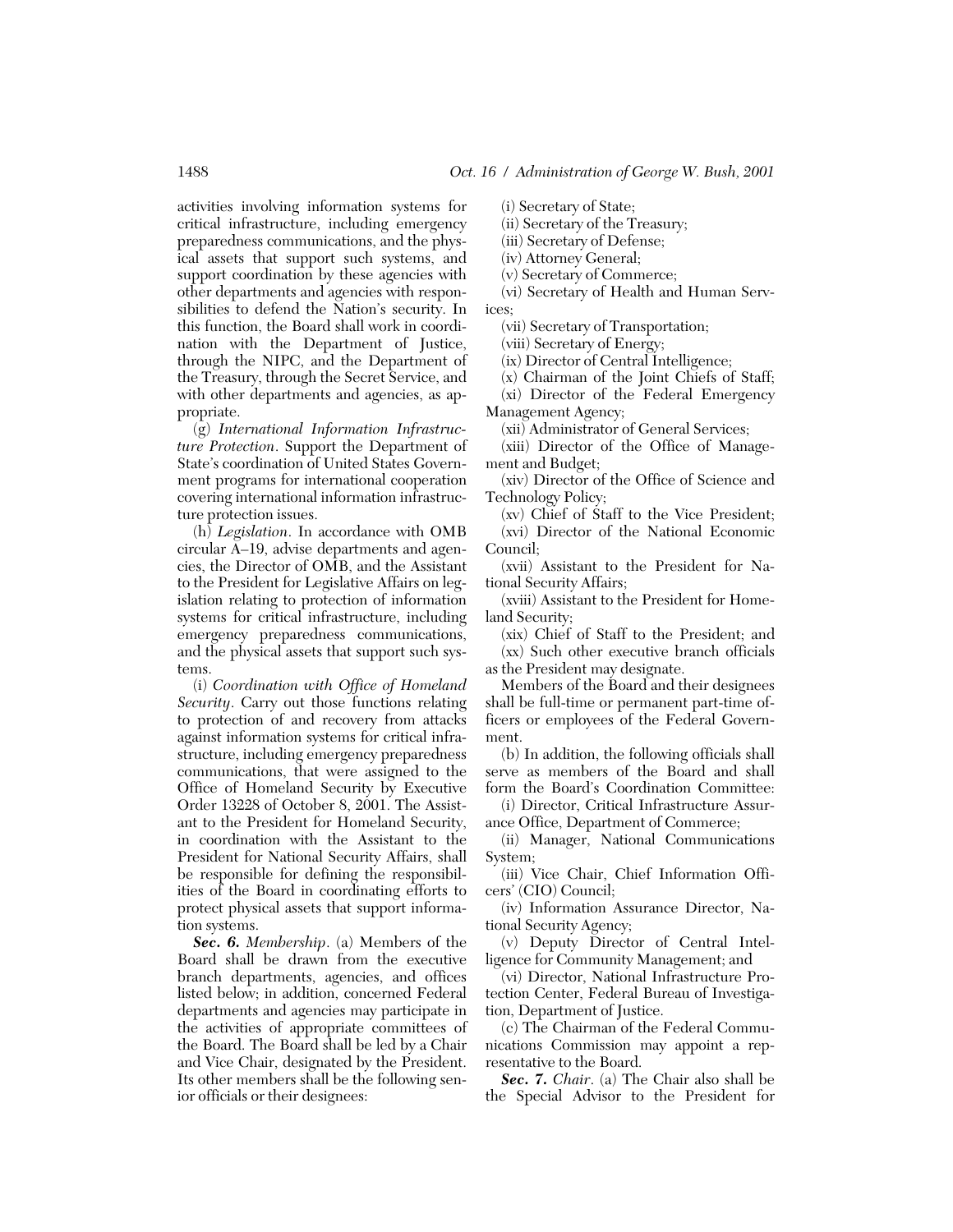Cyberspace Security. Executive branch departments and agencies shall make all reasonable efforts to keep the Chair fully informed in a timely manner, and to the greatest extent permitted by law, of all programs and issues within the purview of the Board. The Chair, in consultation with the Board, shall call and preside at meetings of the Board and set the agenda for the Board. The Chair, in consultation with the Board, may propose policies and programs to appropriate officials to ensure the protection of the Nation's information systems for critical infrastructure, including emergency preparedness communications, and the physical assets that support such systems. To ensure full coordination between the responsibilities of the National Security Council (NSC) and the Office of Homeland Security, the Chair shall report to both the Assistant to the President for National Security Affairs and to the Assistant to the President for Homeland Security. The Chair shall coordinate with the Assistant to the President for Economic Policy on issues relating to private sector systems and economic effects and with the Director of OMB on issues relating to budgets and the security of computer networks addressed in subsection  $4(a)$  of this order.

(b) The Chair shall be assisted by an appropriately sized staff within the White House Office. In addition, heads of executive branch departments and agencies are authorized, to the extent permitted by law, to detail or assign personnel of such departments and agencies to the Board's staff upon request of the Chair, subject to the approval of the Chief of Staff to the President. Members of the Board's staff with responsibilities relating to national security information systems, communications, and information warfare may, with respect to those responsibilities, also work at the direction of the Assistant to the President for National Security Affairs.

*Sec. 8. Standing Committees*. (a) The Board may establish standing and ad hoc committees as appropriate. Representation on standing committees shall not be limited to those departments and agencies on the Board, but may include representatives of other concerned executive branch departments and agencies.

(b) Chairs of standing and ad hoc committees shall report fully and regularly on the activities of the committees to the Board, which shall ensure that the committees are well coordinated with each other.

(c) There are established the following standing committees:

(i) *Private Sector and State and Local Government Outreach*, chaired by the designee of the Secretary of Commerce, to work in coordination with the designee of the Chairman of the National Economic Council.

(ii) *Executive Branch Information Systems Security*, chaired by the designee of the Director of OMB. The committee shall assist OMB in fulfilling its responsibilities under 44 U.S.C. Chapter 35 and other applicable law.

(iii) *National Security Systems*. The National Security Telecommunications and Information Systems Security Committee, as established by and consistent with NSD–42 and chaired by the Department of Defense, shall serve as a Board standing committee, and be redesignated the Committee on National Security Systems.

(iv) *Incident Response Coordination*, cochaired by the designees of the Attorney General and the Secretary of Defense.

(v) *Research and Development*, chaired by a designee of the Director of OSTP.

(vi) *National Security and Emergency Preparedness Communications*. The NCS Committee of Principals is renamed the Board's Committee for National Security and Emergency Preparedness Communications. The reporting functions established above for standing committees are in addition to the functions set forth in Executive Order 12472 of April 3, 1984, and do not alter any function or role set forth therein.

(vii) *Physical Security*, co-chaired by the designees of the Secretary of Defense and the Attorney General, to coordinate programs to ensure the physical security of information systems for critical infrastructure, including emergency preparedness communications, and the physical assets that support such systems. The standing committee shall coordinate its work with the Office of Homeland Security and shall work closely with the Physical Security Working Group of the Records Access and Information Security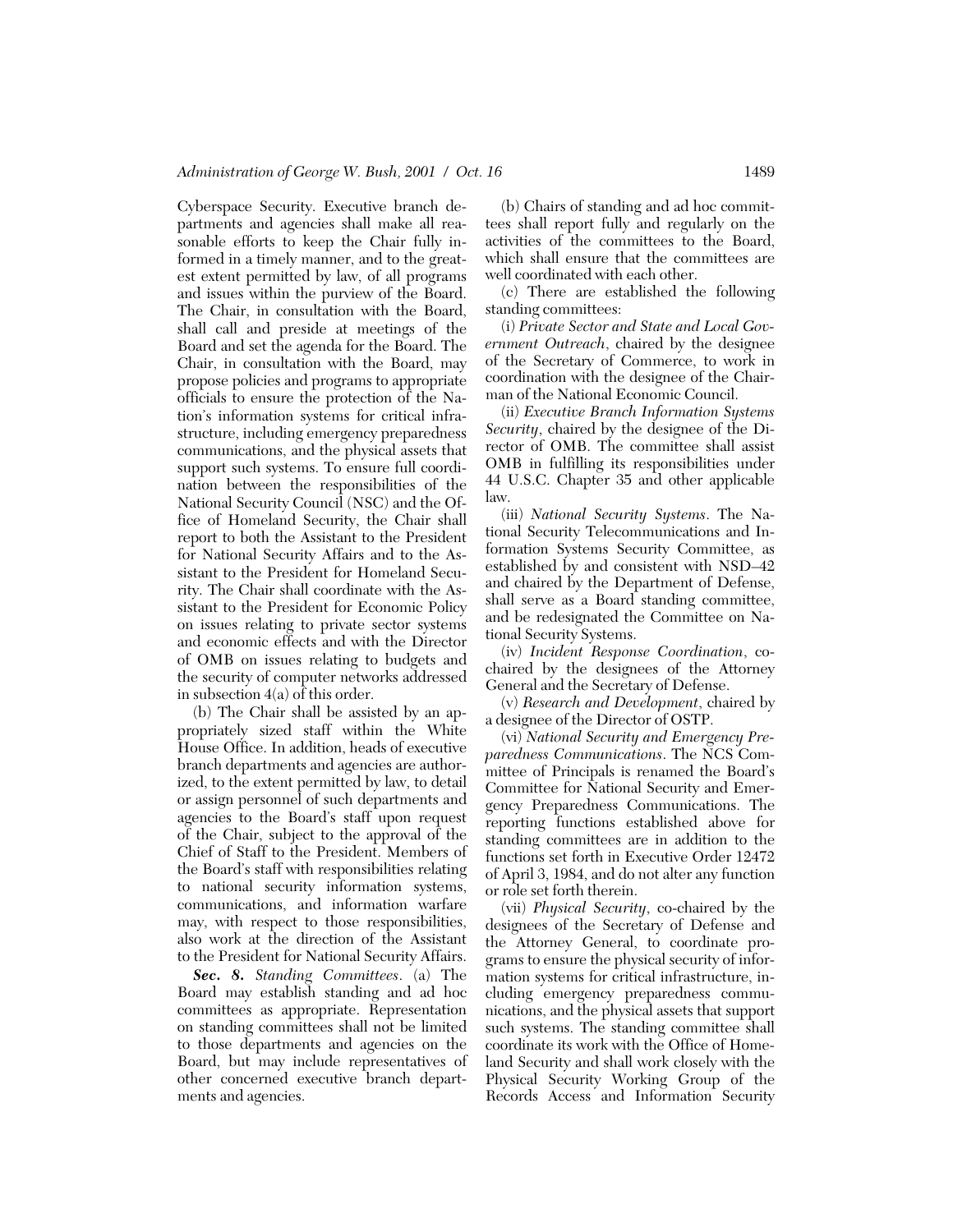Policy Coordinating Committee to ensure coordination of efforts.

(viii) *Infrastructure Interdependencies*, cochaired by the designees of the Secretaries of Transportation and Energy, to coordinate programs to assess the unique risks, threats, and vulnerabilities associated with the interdependency of information systems for critical infrastructures, including the development of effective models, simulations, and other analytic tools and cost-effective technologies in this area.

(ix) *International Affairs*, chaired by a designee of the Secretary of State, to support Department of State coordination of United States Government programs for international cooperation covering international information infrastructure issues.

(x) *Financial and Banking Information Infrastructure*, chaired by a designee of the Secretary of the Treasury and including representatives of the banking and financial institution regulatory agencies.

(xi) *Other Committees.* Such other standing committees as may be established by the Board.

(d) *Subcommittees*. The chair of each standing committee may form necessary subcommittees with organizational representation as determined by the Chair.

(e) *Streamlining*. The Board shall develop procedures that specify the manner in which it or a subordinate committee will perform the responsibilities previously assigned to the Policy Coordinating Committee. The Board, in coordination with the Director of OSTP, shall review the functions of the Joint Telecommunications Resources Board, established under Executive Order 12472, and make recommendations about its future role.

*Sec. 9. Planning and Budget*. (a) The Board, on a periodic basis, shall propose a National Plan or plans for subjects within its purview. The Board, in coordination with the Office of Homeland Security, also shall make recommendations to OMB on those portions of executive branch department and agency budgets that fall within the Board's purview, after review of relevant program requirements and resources.

(b) The Office of Administration within the Executive Office of the President shall provide the Board with such personnel, funding, and administrative support, to the extent permitted by law and subject to the availability of appropriations, as directed by the Chief of Staff to carry out the provisions of this order. Only those funds that are available for the Office of Homeland Security, established by Executive Order 13228, shall be available for such purposes. To the extent permitted by law and as appropriate, agencies represented on the Board also may provide administrative support for the Board. The National Security Agency shall ensure that the Board's information and communications systems are appropriately secured.

(c) The Board may annually request the National Science Foundation, Department of Energy, Department of Transportation, Environmental Protection Agency, Department of Commerce, Department of Defense, and the Intelligence Community, as that term is defined in Executive Order 12333 of December 4, 1981, to include in their budget requests to OMB funding for demonstration projects and research to support the Board's activities.

*Sec. 10. Presidential Advisory Panels*. The Chair shall work closely with panels of senior experts from outside of the government that advise the President, in particular: the President's National Security Telecommunications Advisory Committee (NSTAC) created by Executive Order 12382 of September 13, 1982, as amended, and the National Infrastructure Advisory Council (NIAC or Council) created by this Executive Order. The Chair and Vice Chair of these two panels also may meet with the Board, as appropriate and to the extent permitted by law, to provide a private sector perspective.

(a) *NSTAC*. The NSTAC provides the President advice on the security and continuity of communications systems essential for national security and emergency preparedness.

(b) *NIAC*. There is hereby established the National Infrastructure Advisory Council, which shall provide the President advice on the security of information systems for critical infrastructure supporting other sectors of the economy: banking and finance, transportation, energy, manufacturing, and emergency government services. The NIAC shall be composed of not more than 30 members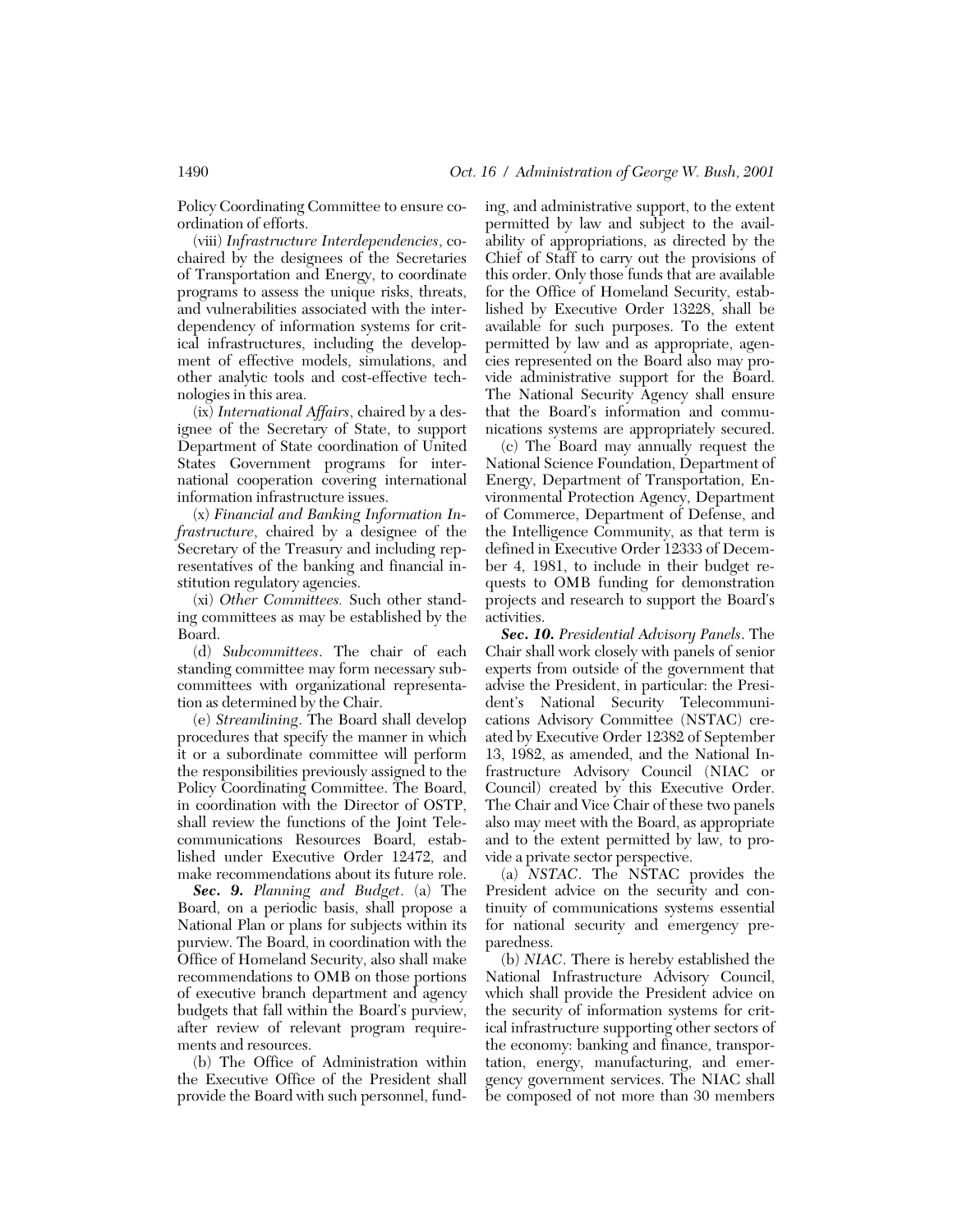appointed by the President. The members of the NIAC shall be selected from the private sector, academia, and State and local government. Members of the NIAC shall have expertise relevant to the functions of the NIAC and generally shall be selected from industry Chief Executive Officers (and equivalently ranked leaders in other organizations) with responsibilities for the security of information infrastructure supporting the critical sectors of the economy, including banking and finance, transportation, energy, communications, and emergency government services. Members shall not be fulltime officials or employees of the executive branch of the Federal Government.

(i) The President shall designate a Chair and Vice Chair from among the members of the NIAC.

(ii) The Chair of the Board established by this order will serve as the Executive Director of the NIAC.

(c) *NIAC Functions*. The NIAC will meet periodically to:

(i) enhance the partnership of the public and private sectors in protecting information systems for critical infrastructures and provide reports on this issue to the President, as appropriate;

(ii) propose and develop ways to encourage private industry to perform periodic risk assessments of critical information and telecommunications systems;

(iii) monitor the development of private sector Information Sharing and Analysis Centers (ISACs) and provide recommendations to the Board on how these organizations can best foster improved cooperation among the ISACs, the NIPC, and other Federal Government entities;

(iv) report to the President through the Board, which shall ensure appropriate coordination with the Assistant to the President for Economic Policy under the terms of this order; and

(v) advise lead agencies with critical infrastructure responsibilities, sector coordinators, the NIPC, the ISACs, and the Board.

(d) *Administration of the NIAC*.

(i) The NIAC may hold hearings, conduct inquiries, and establish subcommittees, as appropriate.

(ii) Upon the request of the Chair, and to the extent permitted by law, the heads of the executive branch departments and agencies shall provide the Council with information and advice relating to its functions.

(iii) Senior Federal Government officials may participate in the meetings of the NIAC, as appropriate.

(iv) Members shall serve without compensation for their work on the Council. However, members may be allowed travel expenses, including per diem in lieu of subsistence, as authorized by law for persons serving intermittently in Federal Government service (5 U.S.C. 5701–5707).

(v) To the extent permitted by law, and subject to the availability of appropriations, the Department of Commerce, through the CIAO, shall provide the NIAC with administrative services, staff, and other support services and such funds as may be necessary for the performance of the NIAC's functions.

(e) *General Provisions*.

(i) Insofar as the Federal Advisory Committee Act, as amended (5 U.S.C. App.), may apply to the NIAC, the functions of the President under that Act, except that of reporting to the Congress, shall be performed by the Department of Commerce in accordance with the guidelines and procedures established by the Administrator of General Services.

(ii) The Council shall terminate 2 years from the date of this order, unless extended by the President prior to that date.

(iii) Executive Order 13130 of July 14, 1999, is hereby revoked.

*Sec. 11. National Communications System*. Changes in technology are causing the convergence of much of telephony, data relay, and internet communications networks into an interconnected network of networks. The NCS and its National Coordinating Center shall support use of telephony, converged information, voice networks, and next generation networks for emergency preparedness and national security communications functions assigned to them in Executive Order 12472. All authorities and assignments of responsibilities to departments and agencies in that order, including the role of the Manager of NCS, remain unchanged except as explicitly modified by this order.